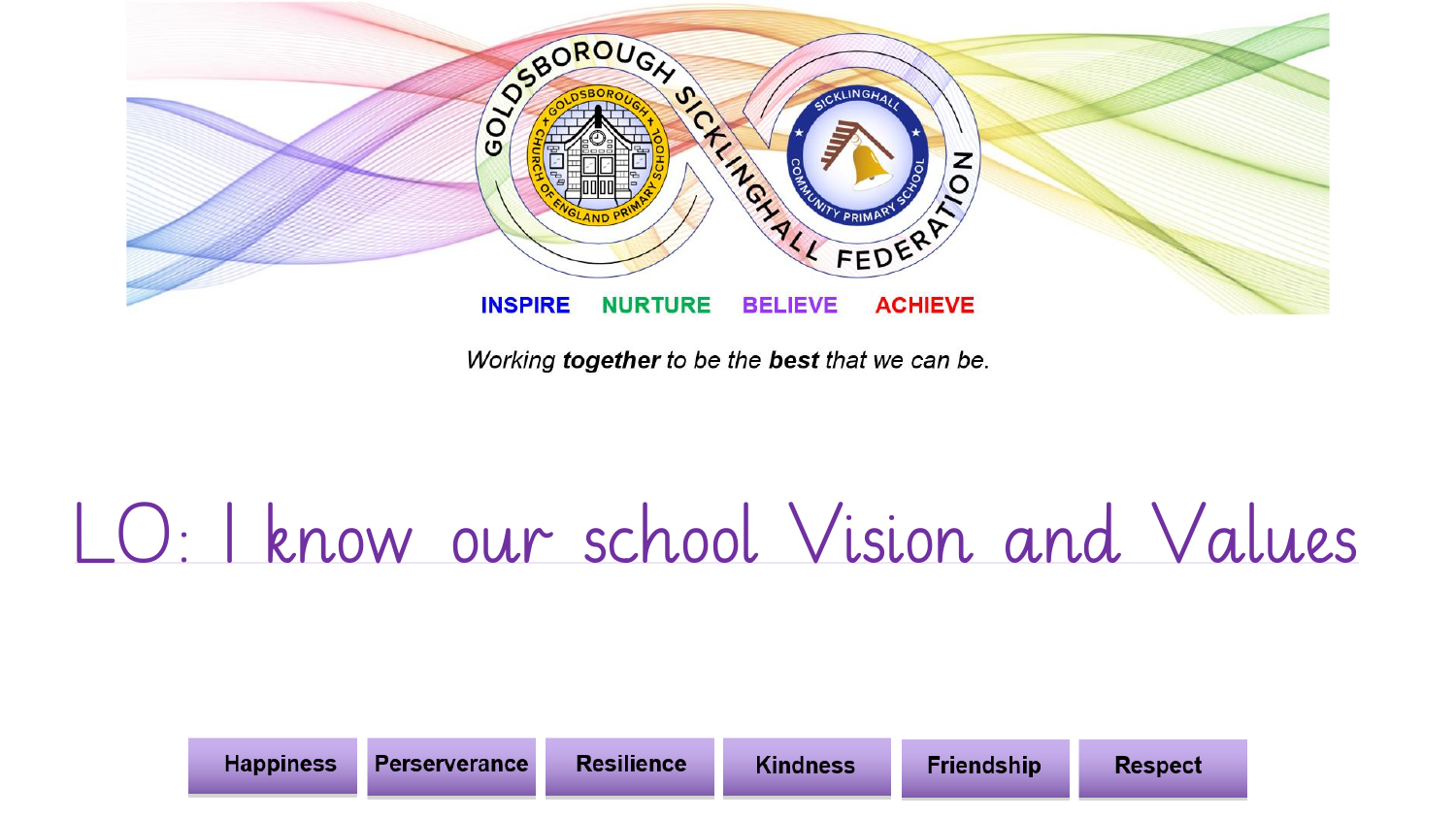

This is our school vision. This is what everyone should see when they come into our school.

Practise saying it together.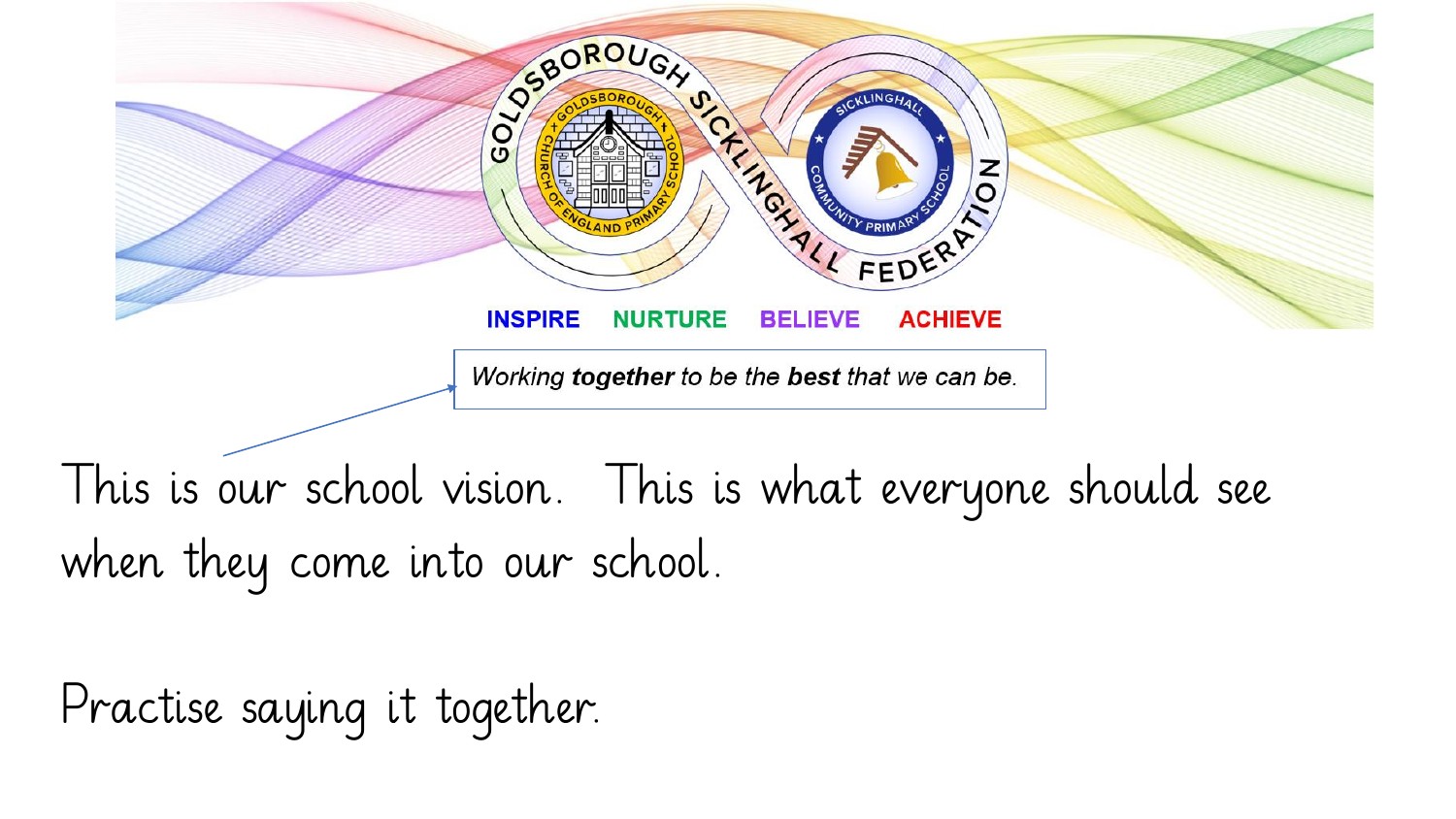

## What do you think it means?

How do you show this in your class?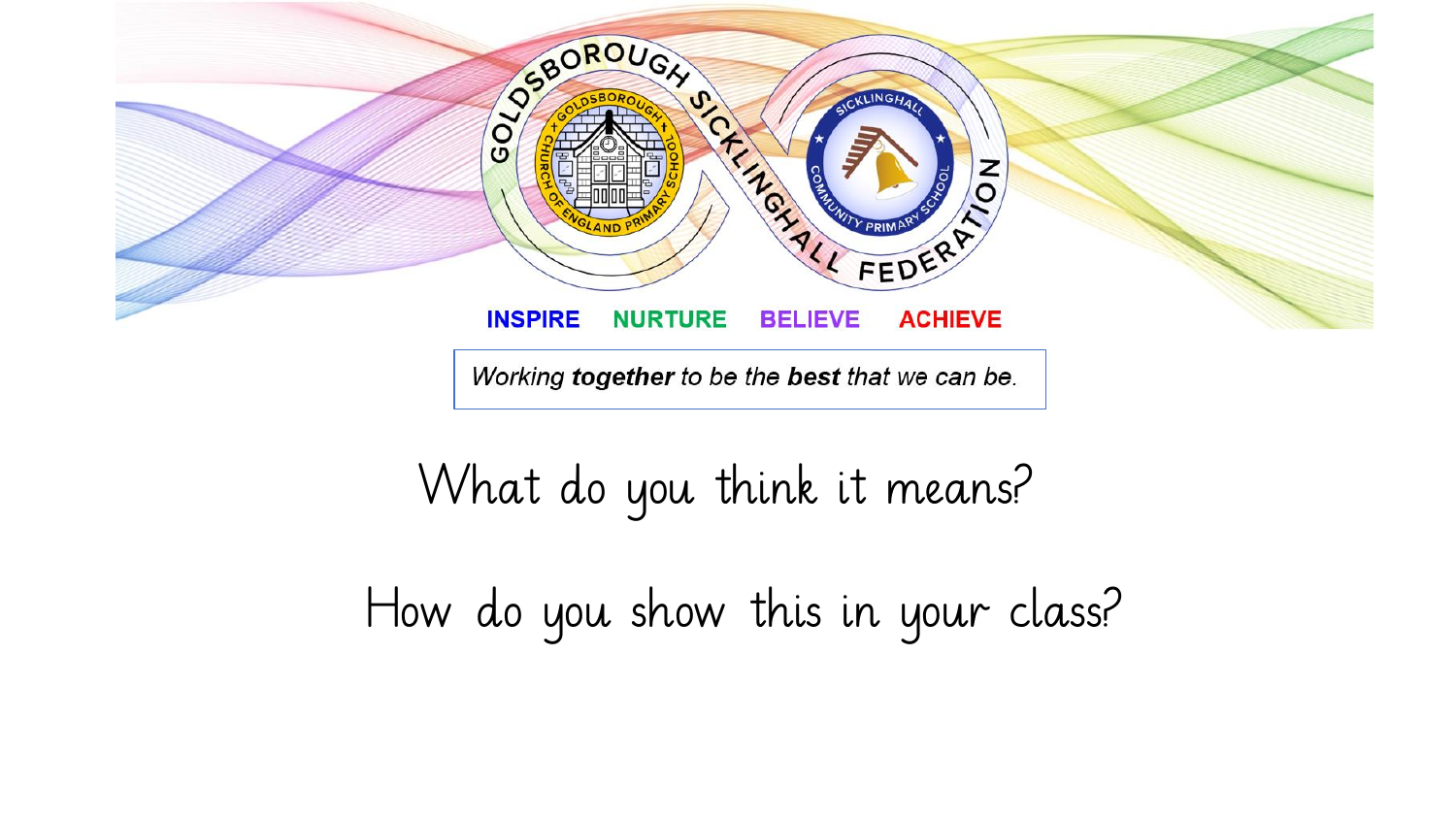

Everyone in or school is going to work together to produce a beautiful display for the hall to show how we 'Work together to be the best that we can be'.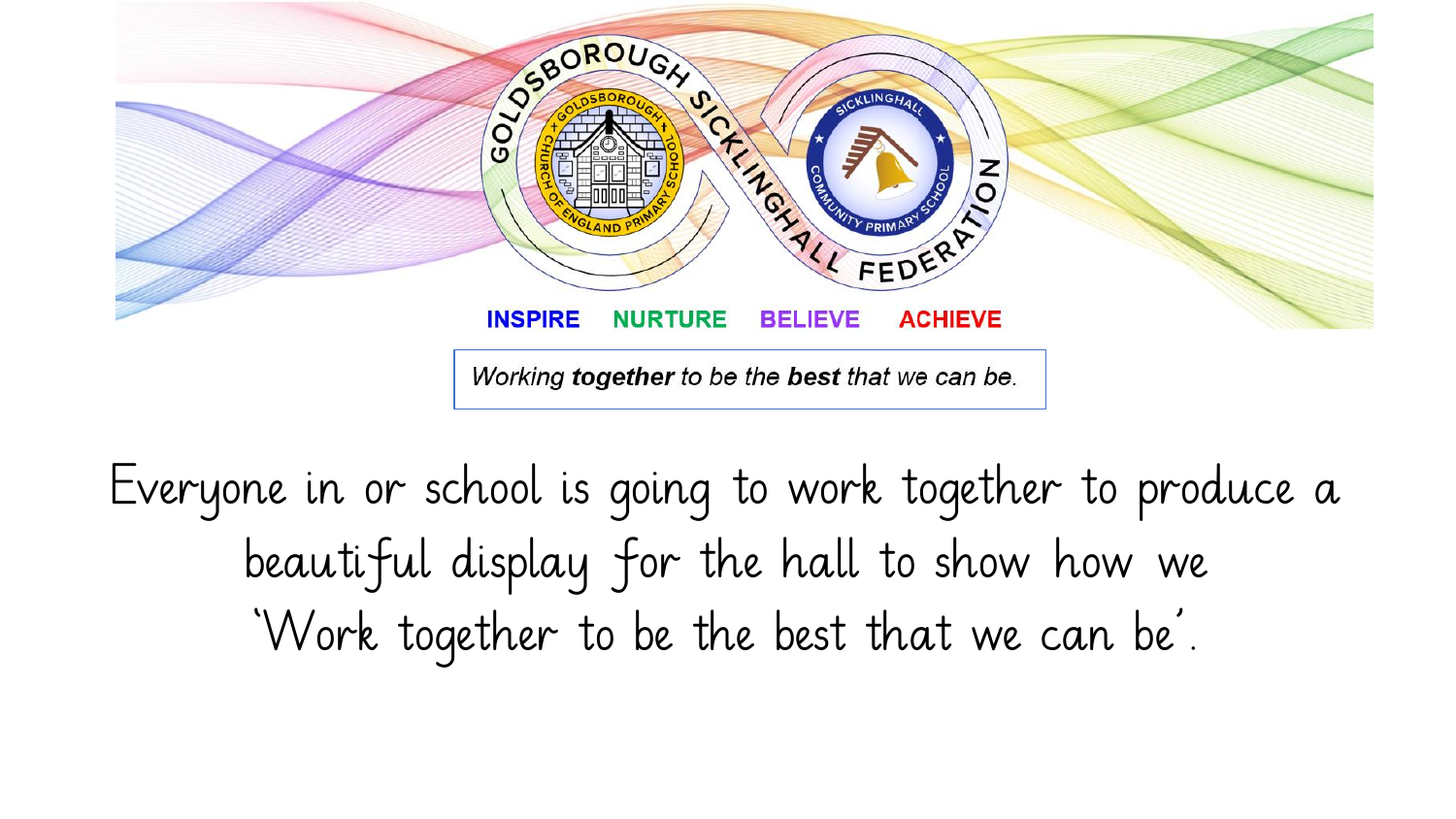

We want to show everyone how Class 1 work hard together. Can you show me how you do this?



Pose for a photo with a friend and tell us about what you are doing.



Draw a picture of how you do this.



Write about the things you do.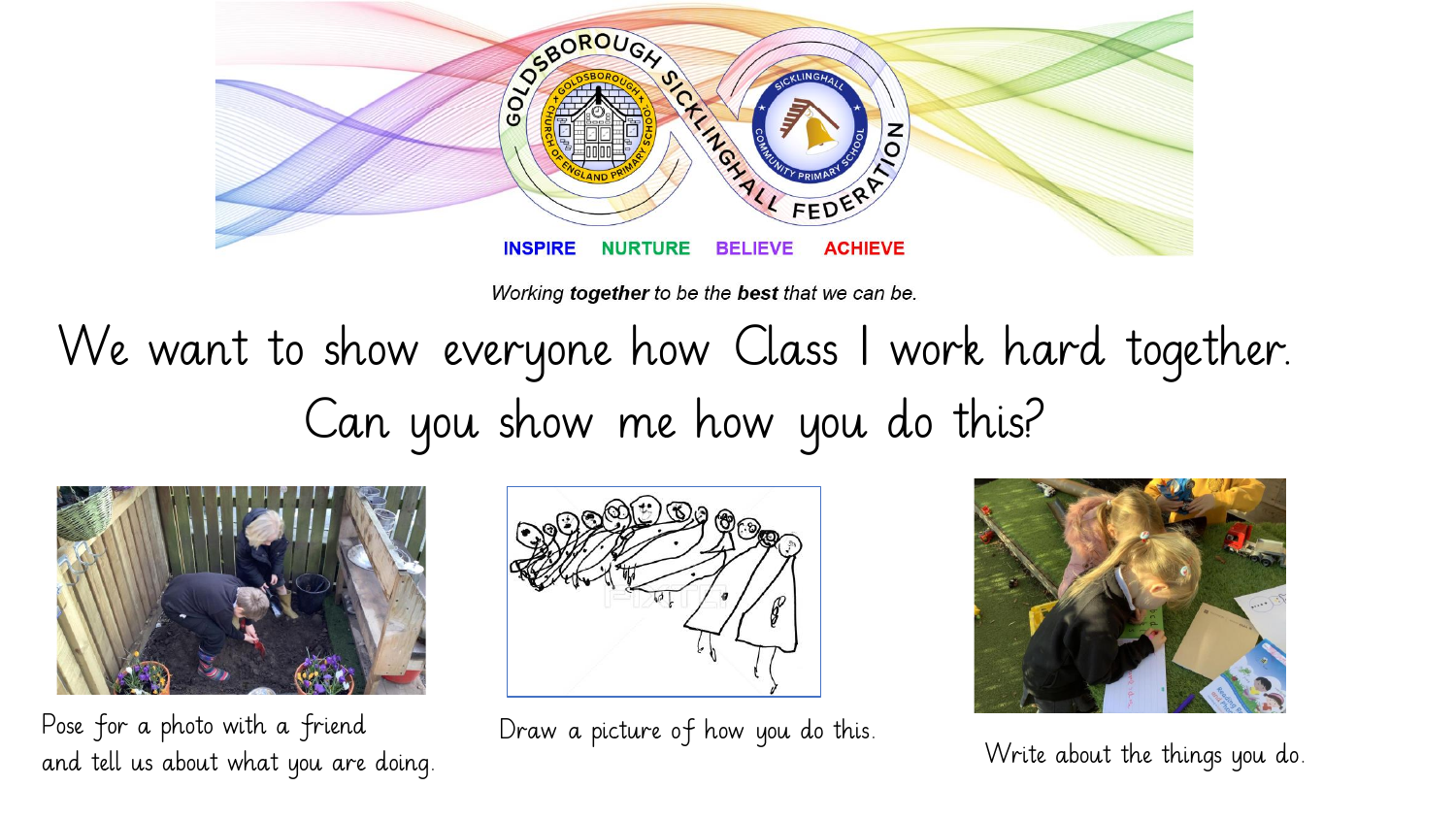

In the Bible it says:

Two are better than one; because they have a good reward for their labour.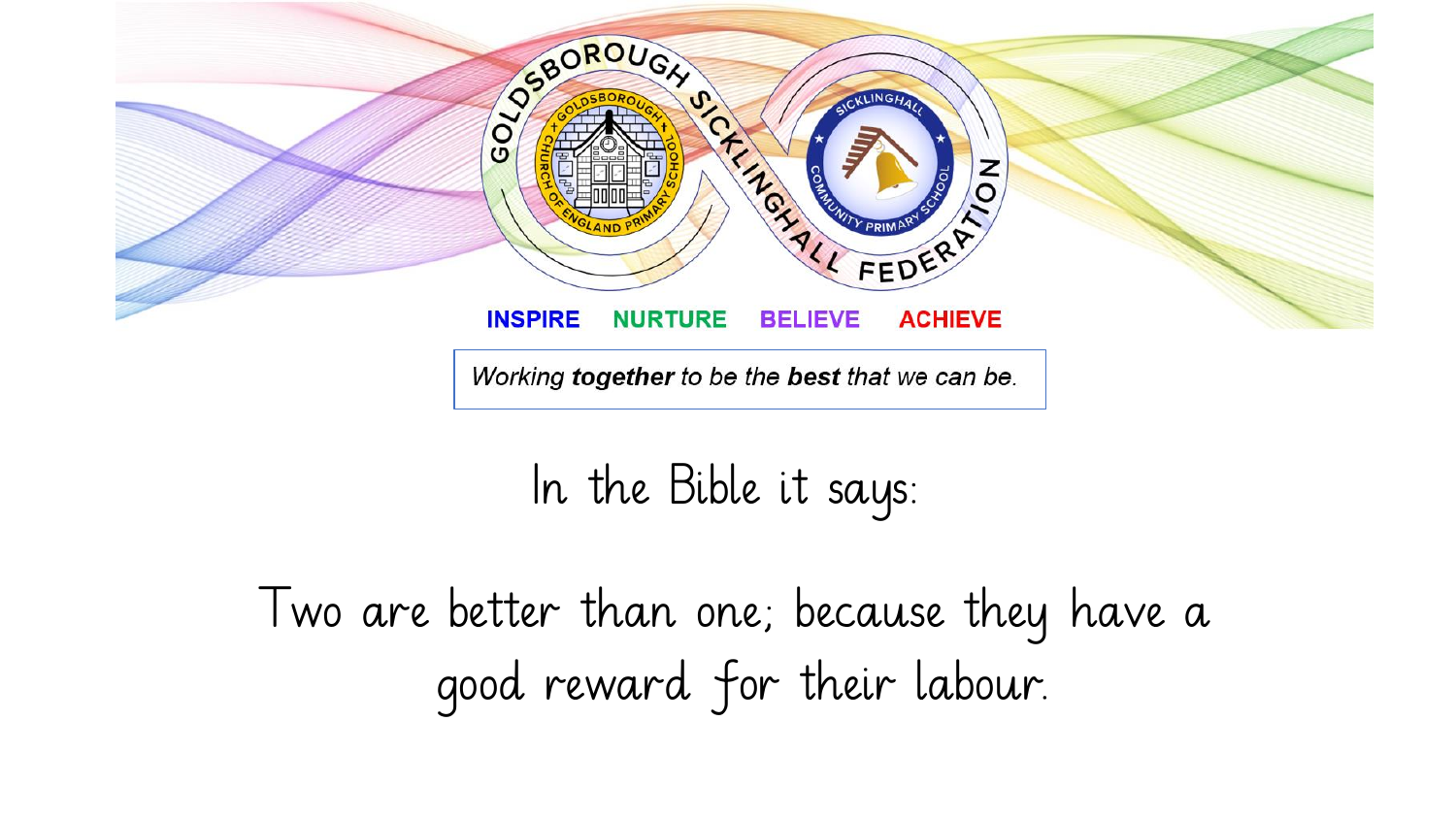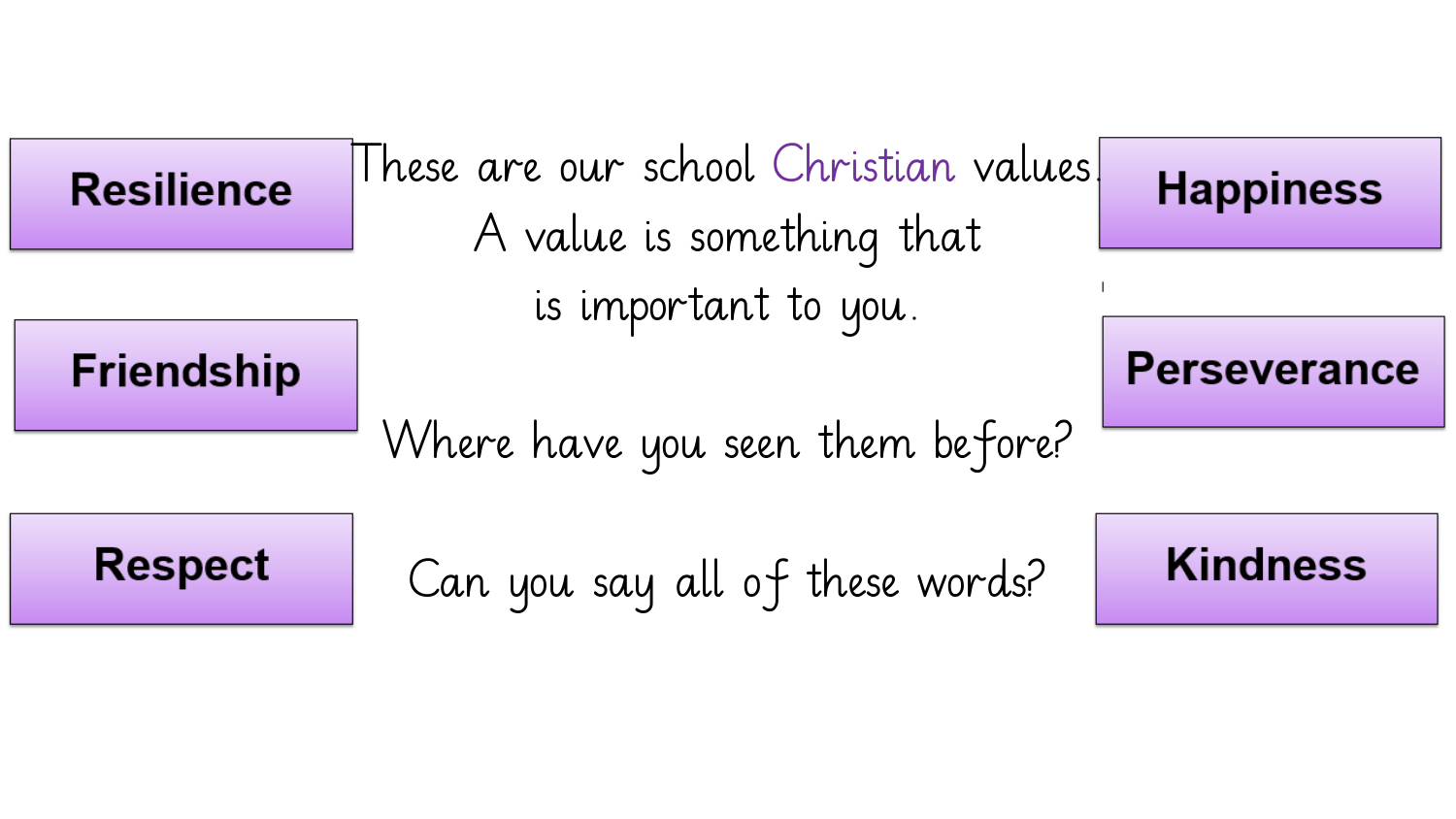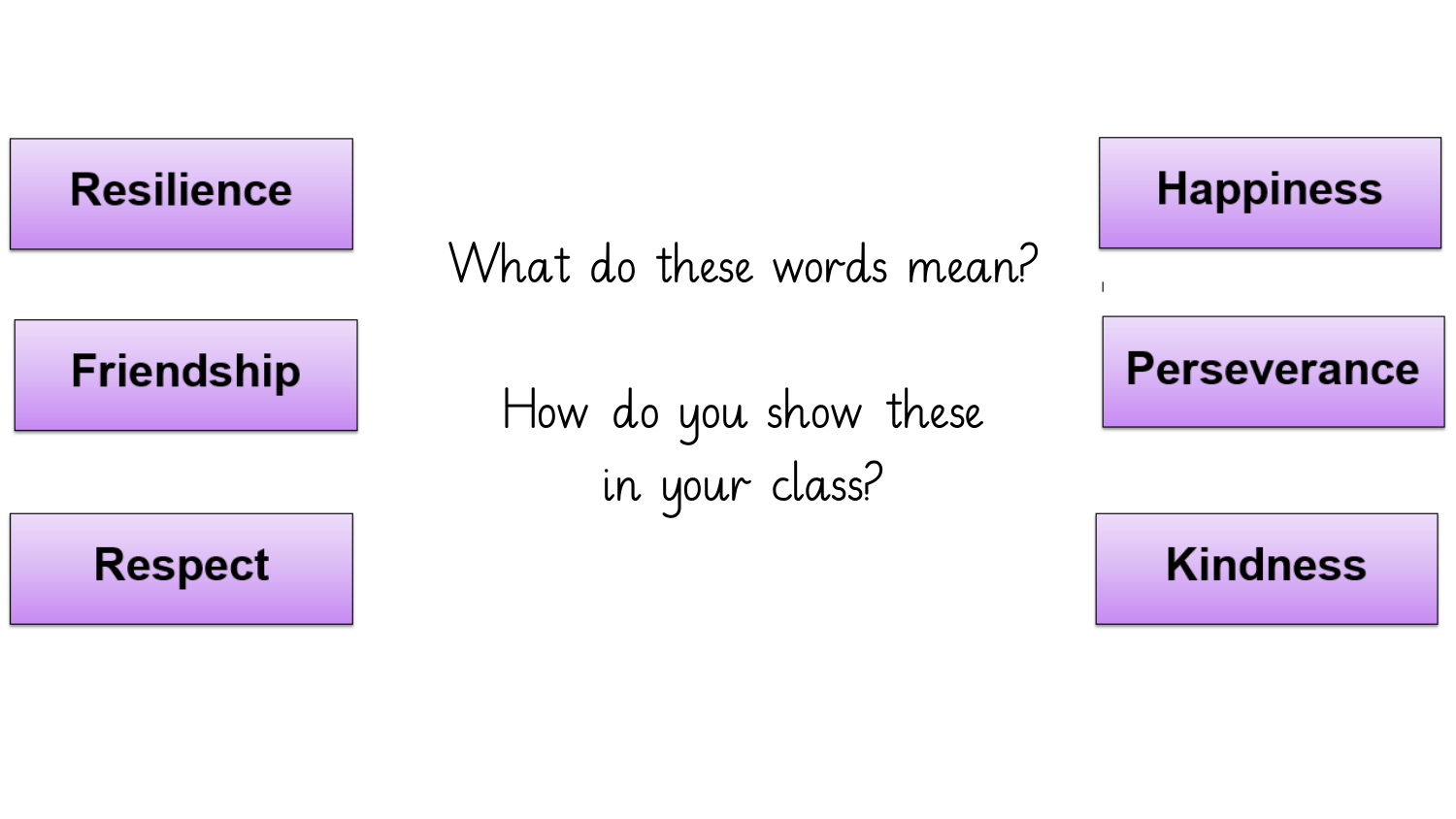

## Do you remember learning about the story when Jesus was born?

Which people were in that story?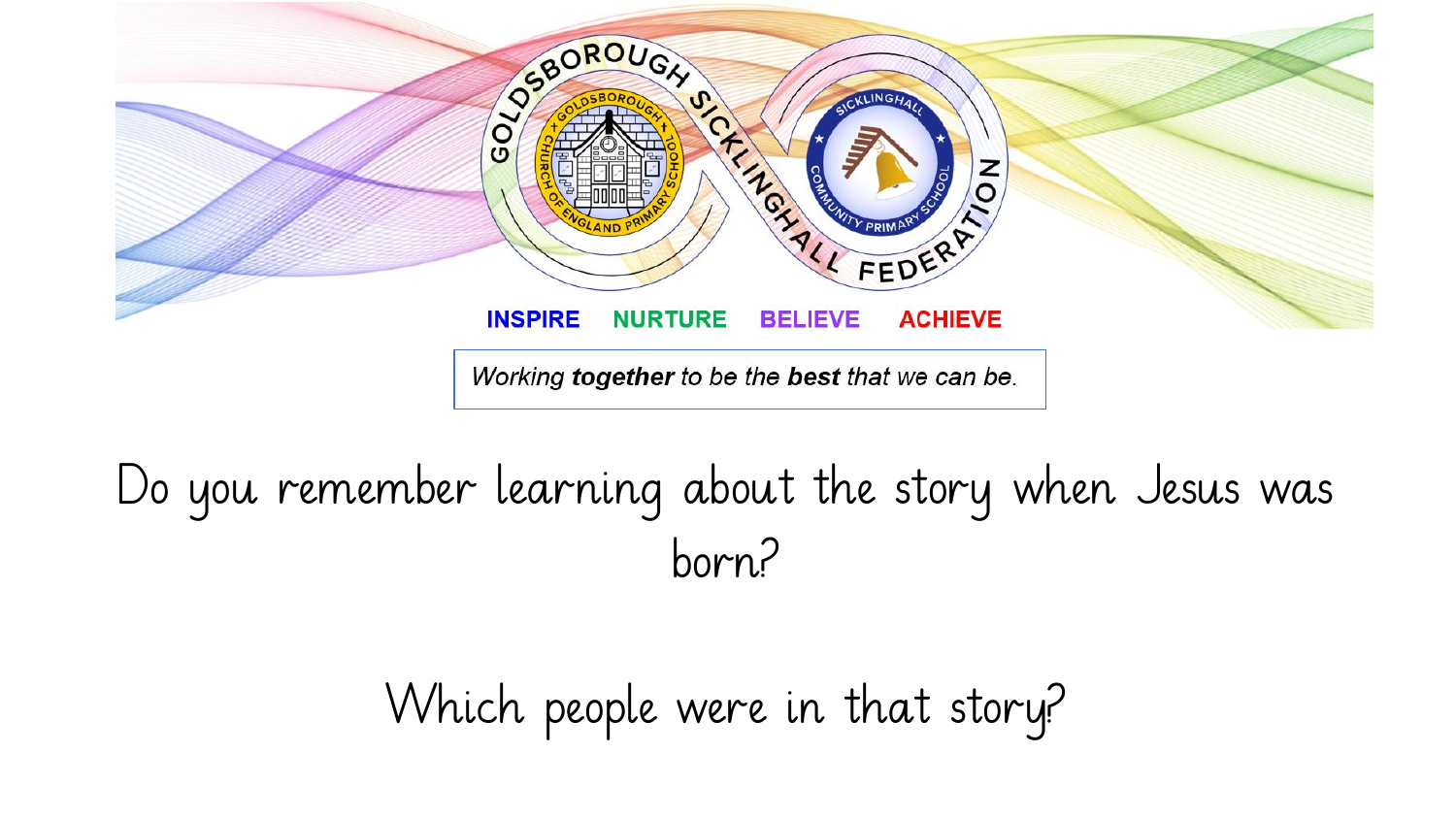



Mary, Joseph and the donkey worked together to travel to Bethlehem. They showed perseverance on the long journey and resilience when they could not find a place to stay.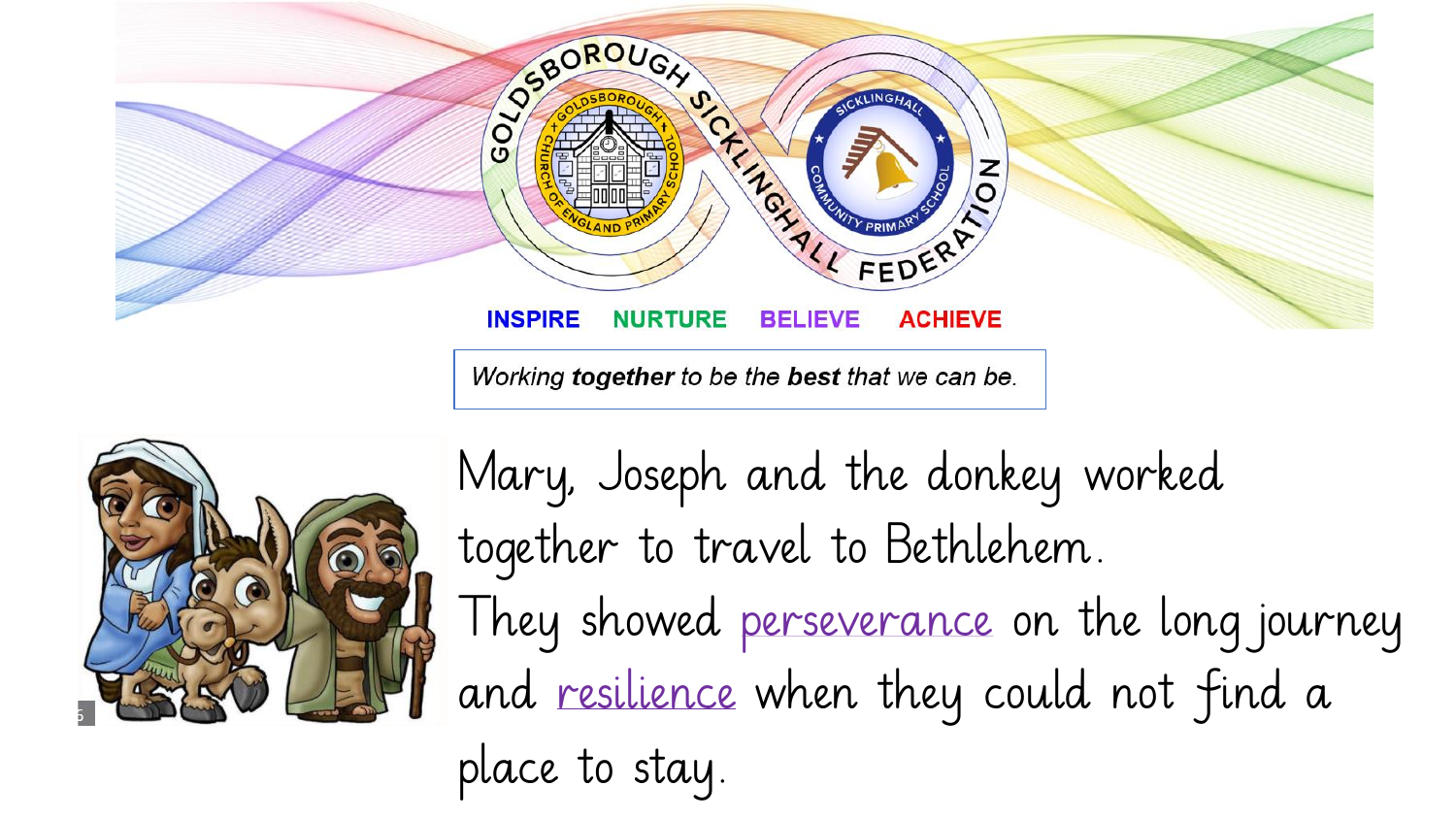



The Innkeeper showed kindness when he let them sleep in his stable.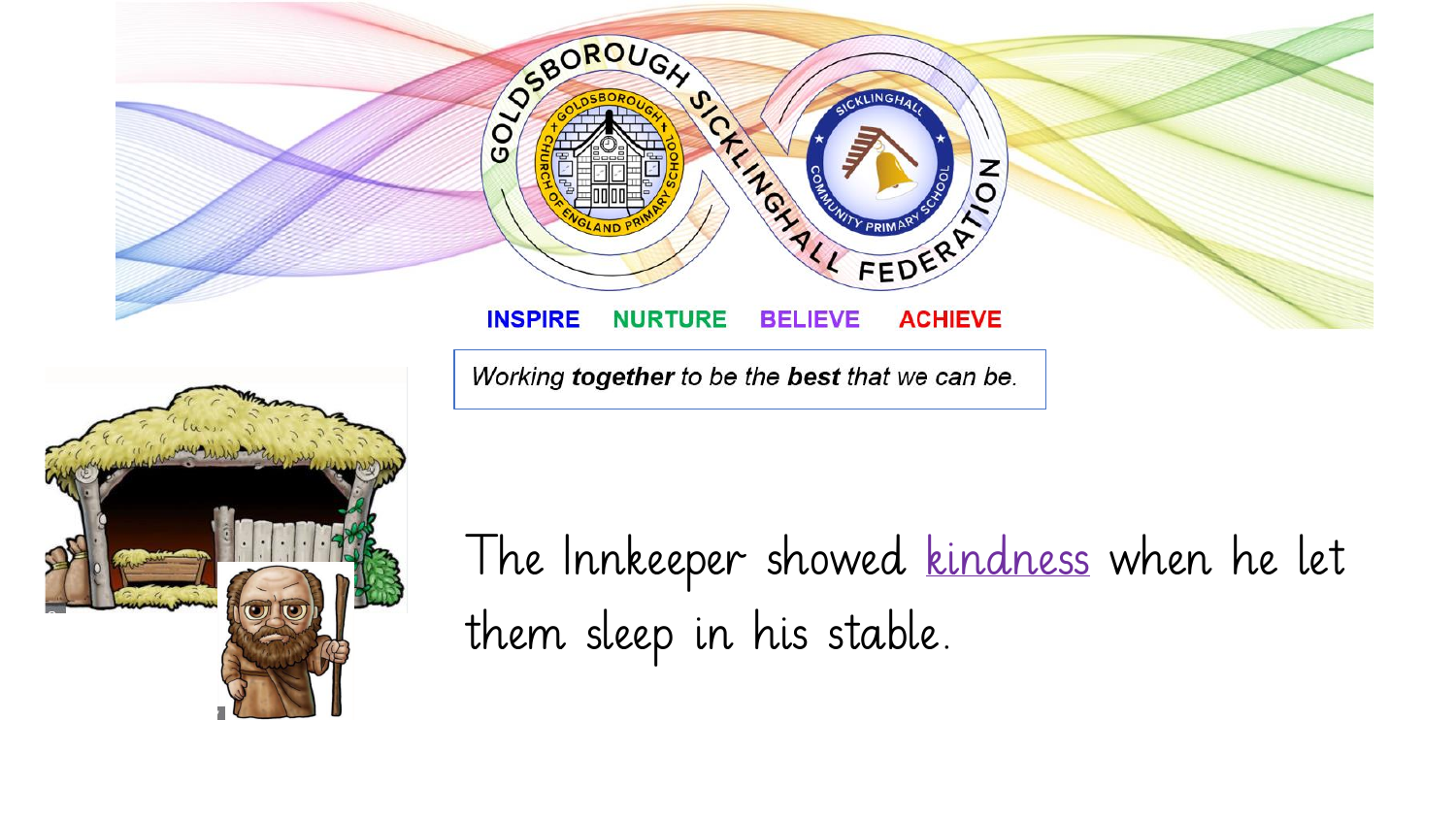



The angels spread the message of happiness, telling people about the new baby.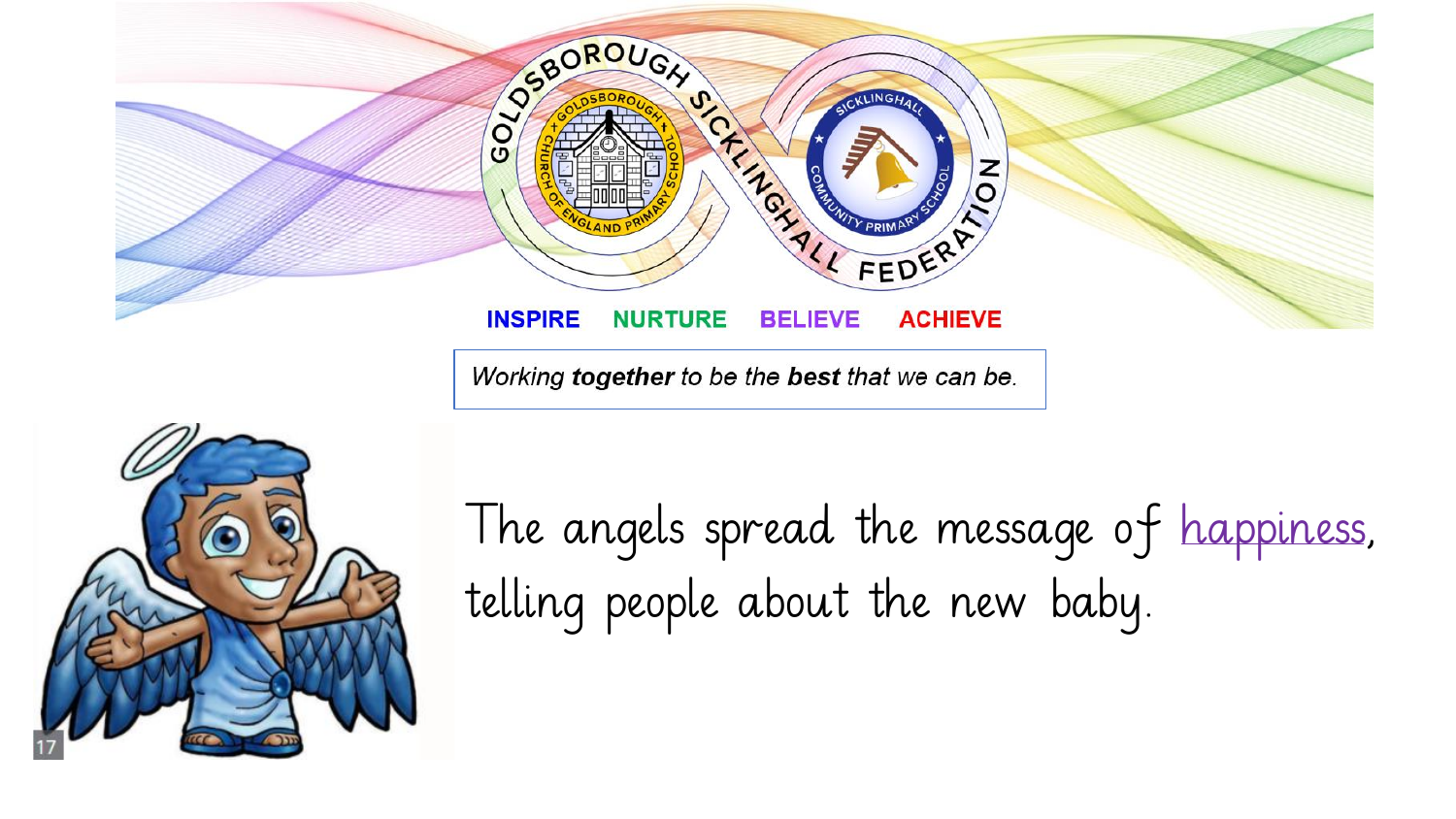



The shepherds showed friendship by giving the gift of a lamb whose wool would keep the baby warm.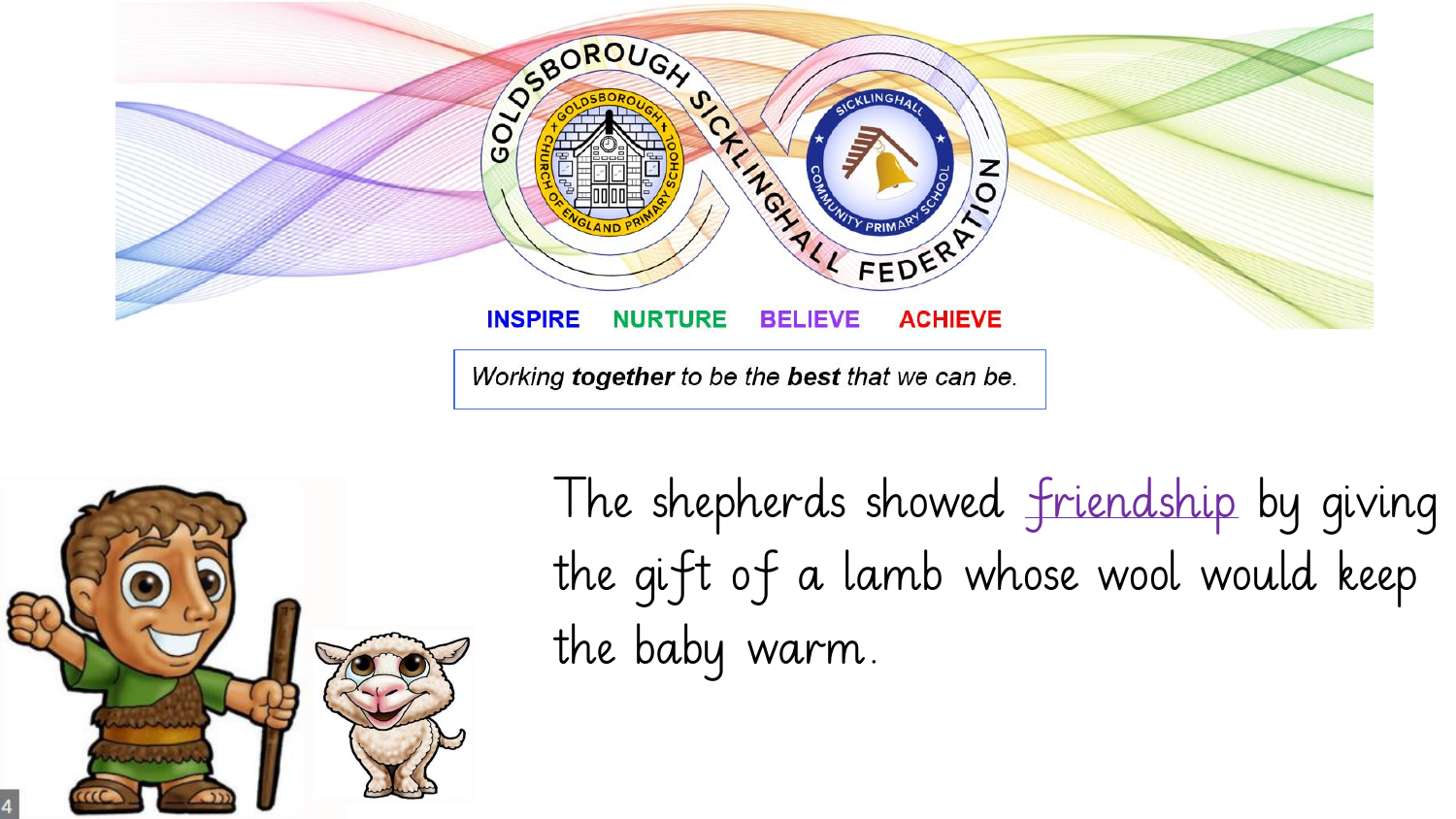

The wise men showed respect by kneeling before the baby.